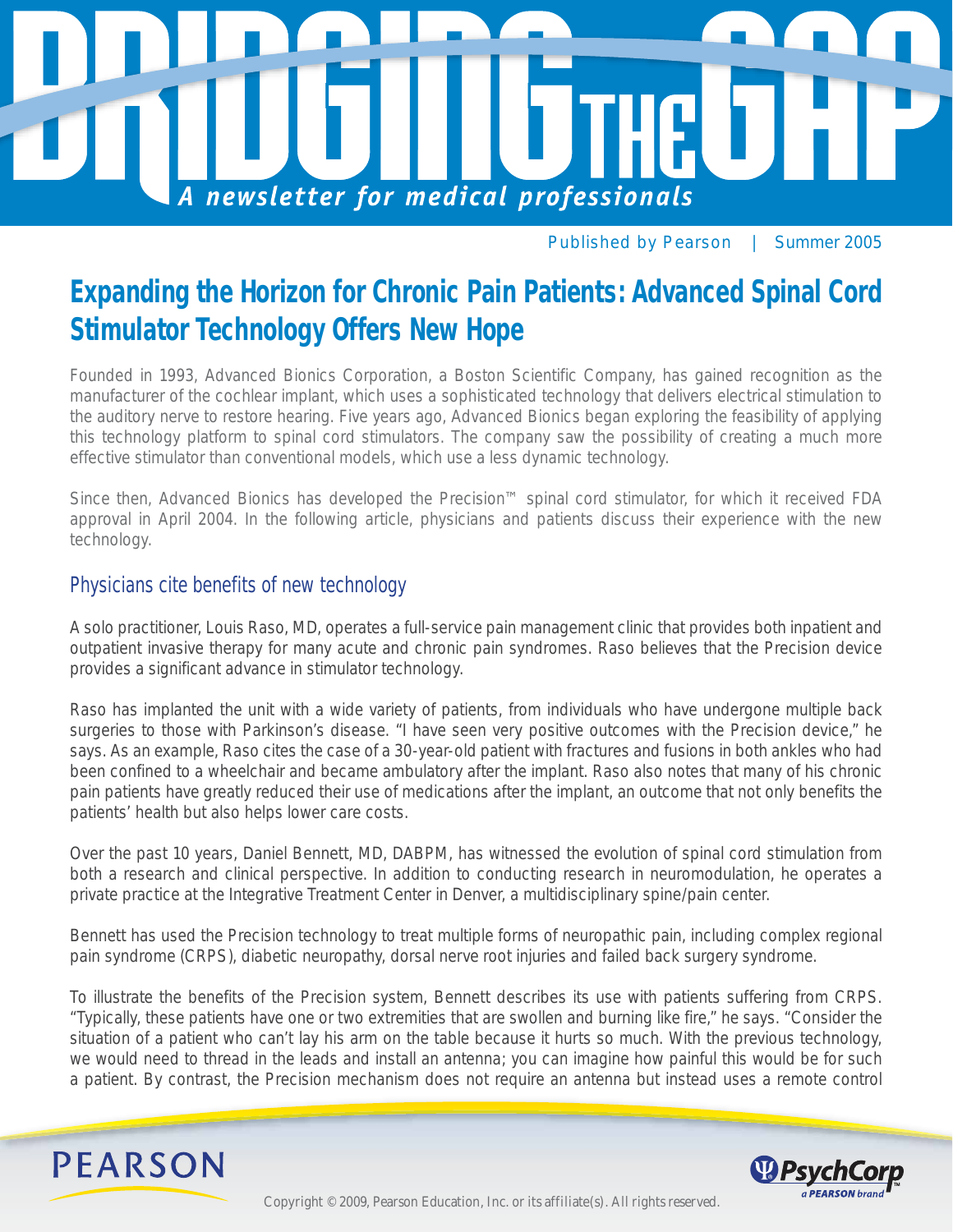to make adjustments. In addition, we have observed that the Precision system covers the patient's pain 25 to 30 percent better. And, this technology provides coverage of both upper and lower extremities with one device. "

Bennett also notes that the simplicity of the device helps alleviate the concerns of older patients who tend to be uncomfortable with technology. "I was discussing the Precision system with a 67-year-old patient who has CRPS," Bennett explains. "She was very nervous about the fact that she would need to program the device. We arranged for her to talk with another CRPS patient who was programming her own Precision system.

As the current user described the experience step-by-step, the new patient realized, ëThis is easy, it's just a matter of pushing a couple of buttons,' and her fears were put to rest."

## Benchmark study focuses on relief of low back pain

With the features provided in the Precision system, Advanced Bionics has identified the opportunity to address one the most thorny areas of pain management: lower back pain. "Historically, it has been very difficult to achieve significant relief for these patients with a stimulator," says study coordinator Jim Thacker.

In December 2004, Advanced Bionics launched a benchmark study to determine the efficacy of their device in relieving primary or secondary low back pain. "We hope to prove that the Precision unit is effective both in locating the exact ëhot spot' of the pain as well as in providing long-term relief," says Thacker.

The two-year study is being conducted at 28 sites across the continental United States. Two hundred patients will be enrolled, comprising 180 recipients of permanent implants and an observation group of 20 patients without stimulators. Participants will be assessed for 12 months after receiving the permanent implant. Proof of efficacy requires demonstrating a trial-to-implant ratio of greater than 50 percent. Currently, the study is on target to achieve a ratio of 70 percent or greater.

Both Raso and Bennett, who head up clinics engaged in the study, are hopeful about the potential of the Precision device to relieve low back pain. Raso notes the case of a 29-year-old policeman with lumbar radiculopathy and intractable lower back pain. For nine months, the patient had been unable to work, even at a desk job. He was strongly opposed to having fusion because it would result in such decreased mobility that he would not be able to return to work as an officer. "He had a young family," Raso relates. "He wanted to get back to his job, to be able to support them. After receiving the Precision implant, he received such relief that he's now back on the street force full-time."

## Study uses BHI™ 2 test series to effectively measure outcomes

In selecting measurement tools for the benchmark study, Bennett strongly supported the use of the BHI 2 (Battery of Health Improvement 2) test and the shorter version of this assessment, the BBHI™ 2 (Brief Battery of Health Improvement 2) test. These instruments evaluate physical, psychological and social factors commonly associated with pain patients.

"I had become very familiar with these tools in both clinical and research settings," says Bennett. "I felt that they would be well-suited to this study because, unlike other instruments used to assess pain, these tools are normed on injury and pain patients."

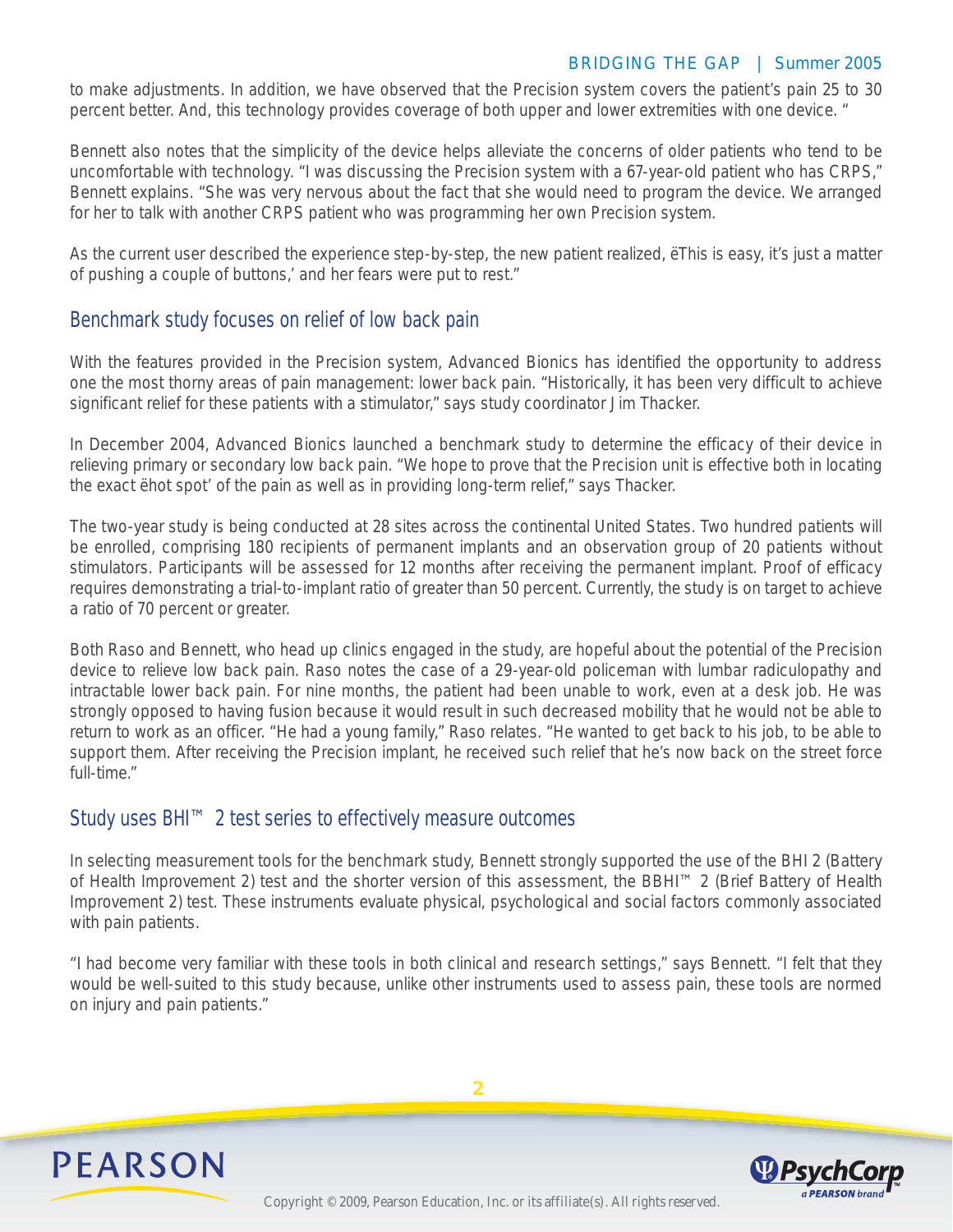"The BHI 2 test series makes the study possible," says Thacker. "Our goal is to measure the efficacy of the therapy and we can't do that without reliable measurement tools. These assessments provide well-validated, proven instruments and, most important, there are no other tests on the market that cover Biopsychosocial as thoroughly."

The study also uses a prototype of the Momentary Pain Scale, which is currently in development. Whereas the BHI 2 and BBHI 2 tests employ a 0-to-10 pain scale that evaluates the patient's pain over the course of a month, this latest addition to the BHI 2 test series includes a 0-to-10 scale that measures pain on an immediate basis.

Bennett emphasizes the value of the BHI 2 and BBHI 2 tests' brevity. "When you are conducting research with a pain population, you don't have the luxury of administering four or five hours of testing to find out everything you need to know," he says. "These patients typically have a very limited ability to concentrate and to sit for a long period of time. The BHI 2 test series enables us to gather a broad range of information quickly."

The BBHI 2 test is used initially to qualify candidates for inclusion in the study. Once the patient is admitted into the study group, the BHI 2 instrument is administered to set a baseline. Three months after the permanent implant, the patient is given the BBHI 2 test to measure progress. At six and 12 months, the patient retakes the BHI 2 test and results are compared to the baseline to measure progress over time.

Study participants take the assessments using the PAD, a hand-held electronic device. "The touch screen and large-type format of the PAD make test-taking much easier for pain patients, especially those who are unable to hold a pen," says Bennett. The PAD works particularly well for study purposes, Raso notes, because the information input by the patients feeds directly into the central research data bank.

## BHI™ 2 test series useful in a variety of applications

Raso administers the BHI 2 test to many of his chronic pain patients, not only those involved with the study. He finds the test beneficial in demonstrating therapy efficacy for insurers, many of which require a psychological assessment prior to any kind of implantable pain therapy. "The BHI 2 test is an especially effective tool for demonstrating efficacy because it assesses pain in specific areas of the body," he notes.

Raso also considers the BHI 2 test's 0-to-10 pain scale to be helpful in determining appropriate candidates for therapy. "For example, if a patient reports that they are experiencing a pain level of 10 in multiple areas of the body, there is probably no therapy that is going to satisfy this individual," he says. "Or, if a patient reports that their lowest tolerable pain level is a 2, it's unlikely that any device is going to benefit them."

In addition, Raso likes the fact that the BHI 2 instrument compares patients to other individuals with similar injuries. And, he has discovered that the test's anxiety and depression scales often help uncover the root source of the problem. "Sometimes, if you simply treat the patient's anxiety or depression you have addressed the real issue, without needing to do anything anatomically."

Like Raso, Bennett uses the BHI 2 test series regularly in his clinical practice to identify underlying issues. "We physicians tend to look at

patients in the context of pathology," he says. "She's a ëgall bladder,' he's a ëfailed back.' We sometimes forget that there's a person inside there living with the pathology-and if you don't treat the whole person, you've missed the boat. The BHI 2 and BBHI™ 2 tests are very effective in helping us understand the person behind the pathology."

**3**





Copyright © 2009, Pearson Education, Inc. or its affiliate(s). All rights reserved.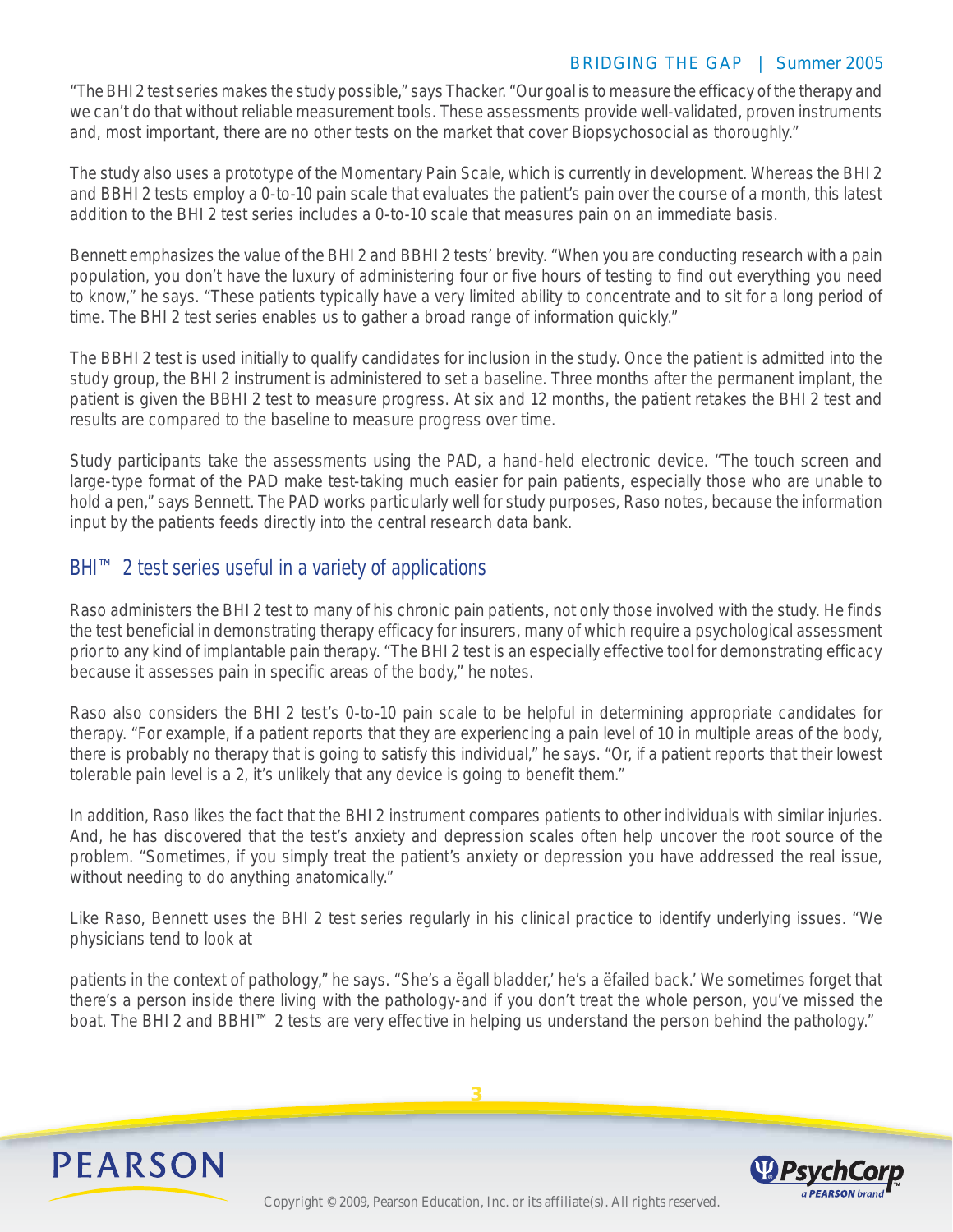## Technology to help restore lives

As practitioners who work daily with chronic pain patients, both Bennett and Raso are excited about the outcomes they have witnessed with the use of the Precision device. "I treat people who have lost the ability to walk, to work, to participate in family activities," says Raso. "With the availability of this technology, I am now able to say to my patients: ëI will give you your life back.'"For more information, go to www.advancedbionics.com.

## What sets this technology apart?

The Precision device offers a number of unique features, including:

- **Rechargeable battery.** The patient recharges the battery using an external device that emits radio frequency waves. Patients can choose their own recharging schedule, from five minutes daily to a couple of hours monthly. Conventional systems use a primary cell battery that typically lasts an average of three to four years and then must be surgically replaced.
- **Patient control.** With the new unit, the patient uses a handheld control to navigate the current around the spinal cord with up, down, left and right buttons. Once the patient detects the exact point of pain relief, he/ she pushes the "Save" button. With previous systems, the physician set up various current configurations and asked the patient for feedback as to which settings worked best.
- **Broad span for pinpointing the "hot spot."** The Precision unit has 16 electrodes, each with a separate output, allowing for greater scope in moving the current through the spinal cord to find the pain point; conventional stimulators have only two outputs that control all 16 electrodes.
- **Constant current.** The Precision unit works on constant current rather than constant voltage, enabling the voltage to adjust for any resistance in the patient's body, such as scar tissue. Previous systems operated on constant voltage, which did not accommodate for individual resistance factors.
- **No limitations on power usage.** Because the Precision battery is rechargeable, patients do not need to limit the amount of electricity they use. With past-generation systems, patients were often required to limit usage so that the primary cell battery would last at least 18 months.
- **Zero volt technology.** If the patient forgets to recharge the Precision battery, it will not be damaged and can be recharged from an empty cell. Other rechargeable batteries currently available do not offer this option.
- **Smaller size.** The Precision unit is approximately half the size of the conventional models, allowing more options for placement, such as alongside the rib cage. The old systems, which were about the size of a hockey puck, were usually implanted in the fatty tissue of the upper buttocks.

For more information on this technology, see www.ControlYourPain.com.

## Finding relief from a consuming pain

In 1981, Joe was involved in a car accident that ruptured two discs, leaving him in constant pain. "I was exhausted most of the time," he says. "The pain sucks all your energy. You can't even concentrate on sedentary activities because your brain is consumed by the pain."



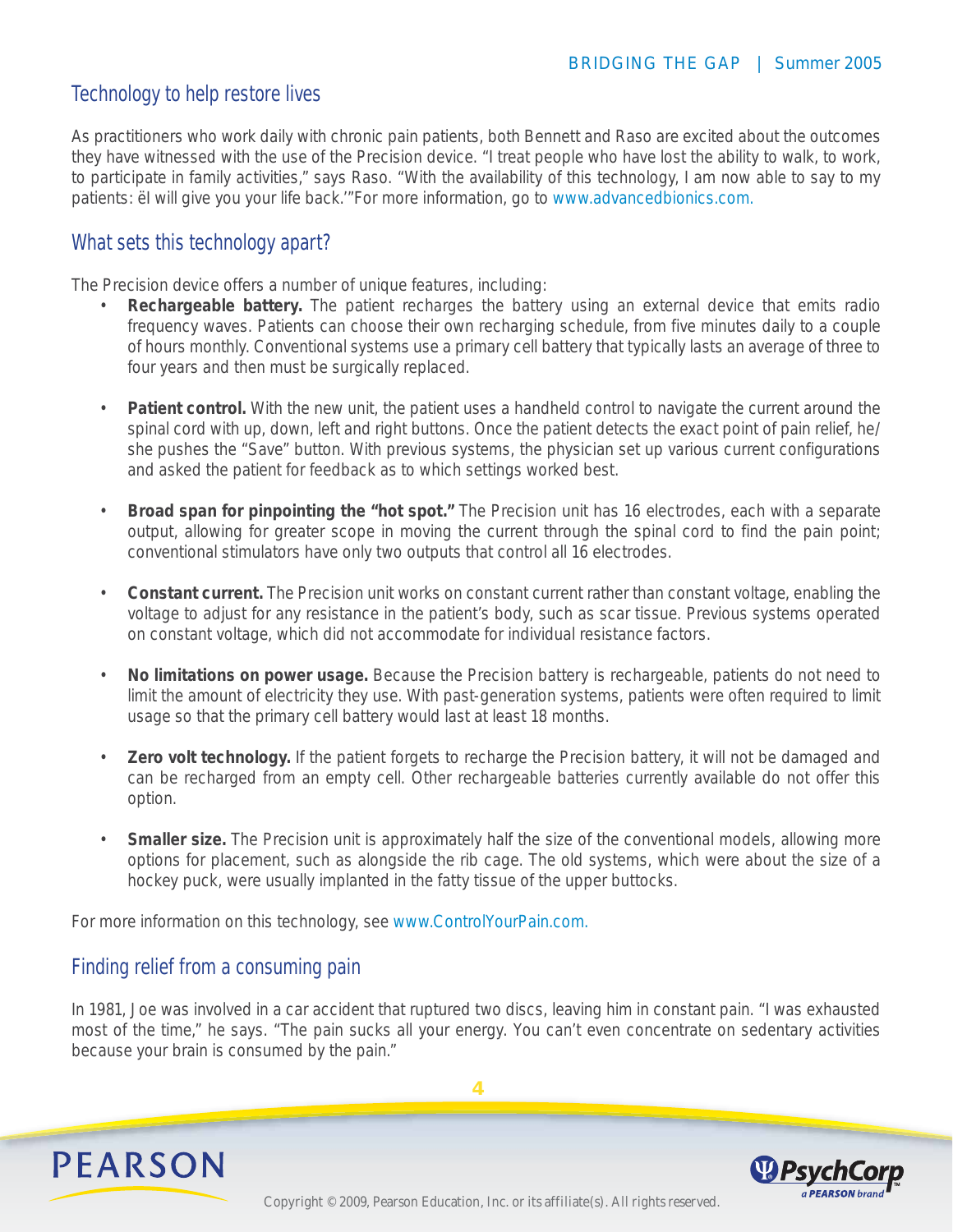Over the years, Joe was prescribed various drugs and spinal cord injections to ease his suffering, but they brought minimal relief.

Due to the pressure on the nerves controlling his leg movement, he couldn't stand upright. He underwent four laminectomies to reduce the pressure so that he could walk, but continued to suffer from leg and low back pain after the operations.

Joe became dependent on his wife to help him with simple daily tasks such as dressing. He was unable to taking care of the yard, shovel the walk and perform other household duties that once had been his responsibility. "My self-esteem was virtually gone," he says. "I felt like I was nothing but a burden on my family."

Joe continued to seek medical solutions but hit a brick wall. "I can't even count the number of doctors who looked at me and said,

ëThere's nothing more we can fix surgically. You'll just have to learn to live with it.' When the doctors say there's nothing else to be done, that's when you become really hopeless," he says. "I considered suicide more than once. What was the point of going on?"

When Joe learned about the Precision system, he was excited to discover that it uses a rechargeable battery. "God willing, that meant the implant would be my last surgery," he says.

After qualifying as a suitable candidate for the procedure, Joe received the implant in late 2004. "It was nothing short of a miracle," he says. "This device really helps me control my pain." For the first time in years, he can stand upright. He is able to perform household tasks, which makes him feel like a contributing member of the family once again. "My self-esteem has improved and my bouts of depression have decreased significantly," Joe says. He also has dramatically reduced his use of prescribed narcotics, relieving his family doctor's concern about his risk for addiction.

"This area of pain management is long overdue," says Joe. "I'm glad for the chance to share my story. Whatever I can do to let others with chronic pain know that there is hope, I want to do."

## A rugged individualist regains independence

For 26 years, Wally loved his work as the owner of a dry-cleaning business on the outskirts of Las Vegas, often putting in strenuous 14-hour days. In his off hours, he relished his time exploring the desert with his kids, playing with his dog, Dee Oh Gee, and socializing with friends. Then he suffered a lower disc injury in 1997 and his world caved in.

For the next year and a half, Wally was prescribed a variety of medications and injections to relieve his pain. "Nothing worked. Zero relief," he says. He then underwent surgery to install a traditional spinal cord stimulator. Wally was unhappy to discover that the battery, which he was told would last four years, gave out after only 10 monthsresulting in two additional surgeries for battery replacement. But most disappointing was that the unit, which had worked well during the trial, provided him with only minimal relief once it was permanently installed.

"I can take a lot of pain, but I was a basket case," he says. "I could barely walk. I couldn't work for any length of time. I let my employees go because I couldn't manage them; I was constantly snapping at them due to the pain. I stopped going out to dinner with friends. I quit caring about life."